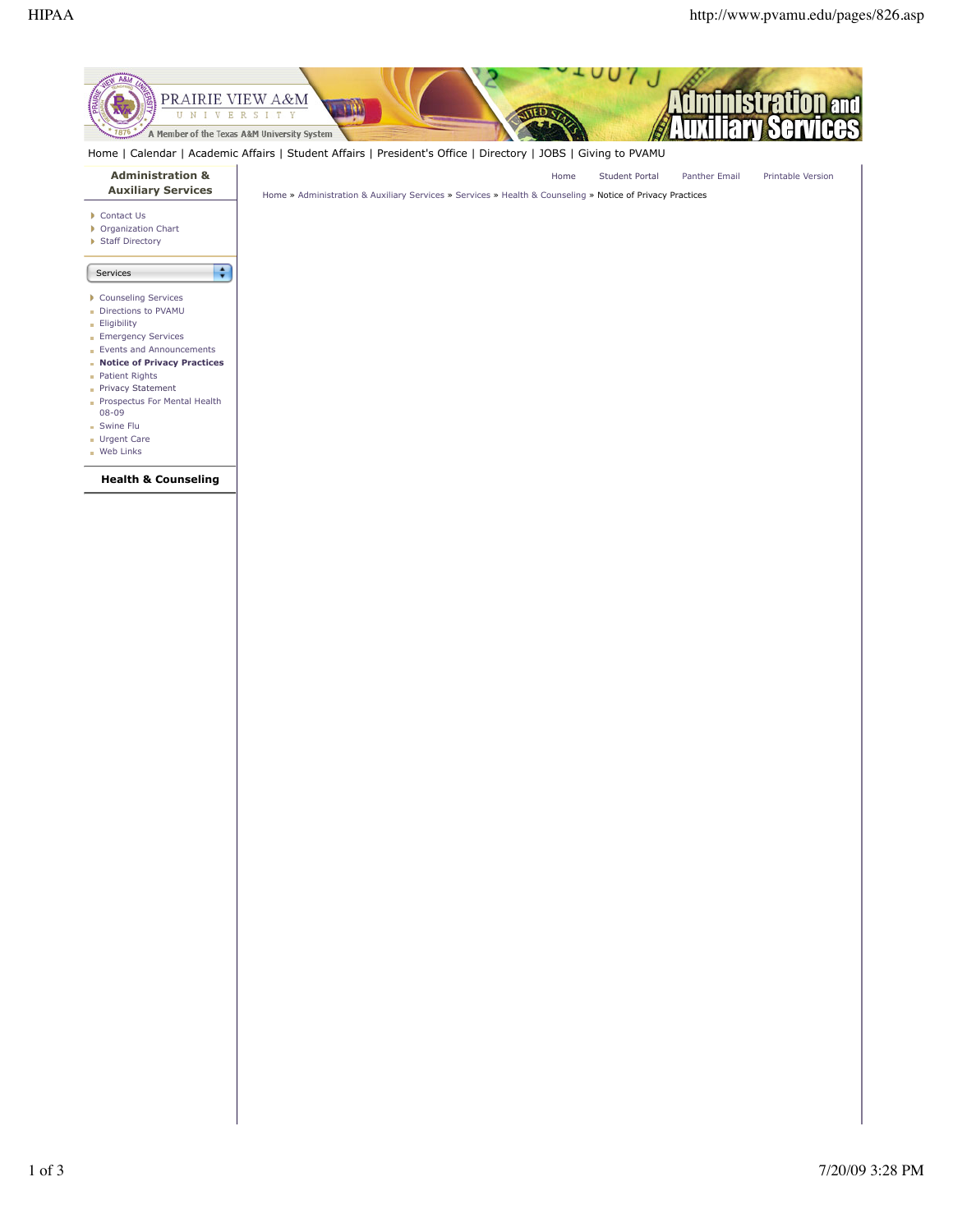# **Notice of Privacy Practices (Short Version)**

NOTICE OF PRIVACY PRACTICES Owens-Franklin Health Center Prairie View A&M University A Component of the Prairie View A&M University System

THIS NOTICE DESCRIBES HOW HEALTH INFORMATION ABOUT YOU MAY BE USED AND DISCLOSED AND HOW YOU CAN GET ACCESS TO THIS INFORMATION. PLEASE REVIEW IT CAREFULLY. THE PRIVACY OF YOUR HEATLH INFORMATION IS IMPORTANT TO US.

## **Our Legal Duty**

We are required by applicable federal and state law to maintain the privacy of your health information. We are also required to give you this Notice about our privacy practices, our legal duties, and your rights concerning your health information. We must follow the privacy practices that are described in the Notice while it is in effect. This Notice takes effect April 14, 2003 and will remain in effect until we replace it.

We reserve the right to change our privacy practices and the terms of this Notice at any time, provided such changes are permitted by applicable law. We reserve the right to make the changes in our privacy practices and the new terms of our Notice effective of all health information that we maintain, including health information we created or received before we made the changes. Before we make a significant change to our privacy practices, we will change this Notice and make the new Notice available upon request.

#### **Uses and Disclosures of Health Information**

We use and disclose health information about you for treatment, payment, and healthcare operations.

Treatment: We may use or disclose your health information to a physician or other healthcare provider providing treatment to you.

Payment: We may use and disclose your health information to obtain payment for services we provide to you.

Healthcare operations: We may use and disclose your health information in connection with our healthcare operations. Healthcare operations include quality assessment and improvement activities, reviewing the competence or qualifications of healthcare professionals, evaluating practitioner and provider performance, conducting training programs, accreditation, certification, licensing or credentialing.

Your Authorization: In addition to our use of your health information for treatment, payment or healthcare operations, you may give us written authorization to use your health information or to disclose it to anyone for any purpose. If you give us an authorization, you may revoke it in writing at any time. Your revocation will not affect any use or disclosures permitted by your authorization when it was in effect. Unless you give us a written authorization, we cannot use or disclose your health information for any reason except those described in this Notice or allowed under the Law.

To Your Family and Friends: We may disclose your health information to you, as described in the Patient Rights section of this Notice. We may disclose your health information to a family member, friend, or other person to the extent necessary to help with your healthcare or with payment for your healthcare, but only if you agree, that we may do so.

Persons Involved in Care: We may use or disclose health information to notify, or assist in the notification of (including identifying or locating) a family member, your personal representative or another person responsible for your care, of your location, your general condition or death. If you are present, then prior to use or disclosure of your health, incapacity or emergency circumstances, we will disclose health information based on a determination using our professional judgment, disclosing only health information that is directly relevant to the persons' involvement in your healthcare. We will allow a person to pick up filled prescriptions, medical supplies, X-rays, or other similar forms of health information only upon your written authorization. In case of your incapacity we will use our professional judgment and our experience with common practice to make reasonable inferences of your best interest in providing prescriptions, medical supplies, X-rays and/or other similar forms of health information.

Marketing Health - Related Services: We will not use your health information for marketing communications without your written authorization.

Required by Law: We may use or disclose your health information when we are required to do so by law.

Abuse or Neglect: We may disclose your health information to appropriate authorities if we reasonably believe that you are a possible victim of abuse, neglect or domestic violence or the possible victim of other crimes. We may disclose your health information to the extent necessary to avert a serious threat to your health or safety or the health or safety of others.

National Security: We may disclose to military authorities the health information of Armed Forces personnel under certain circumstances. We may disclose to authorized federal officials health information required for lawful intelligence, counterintelligence, and other national security activities. We may disclose to a correctional